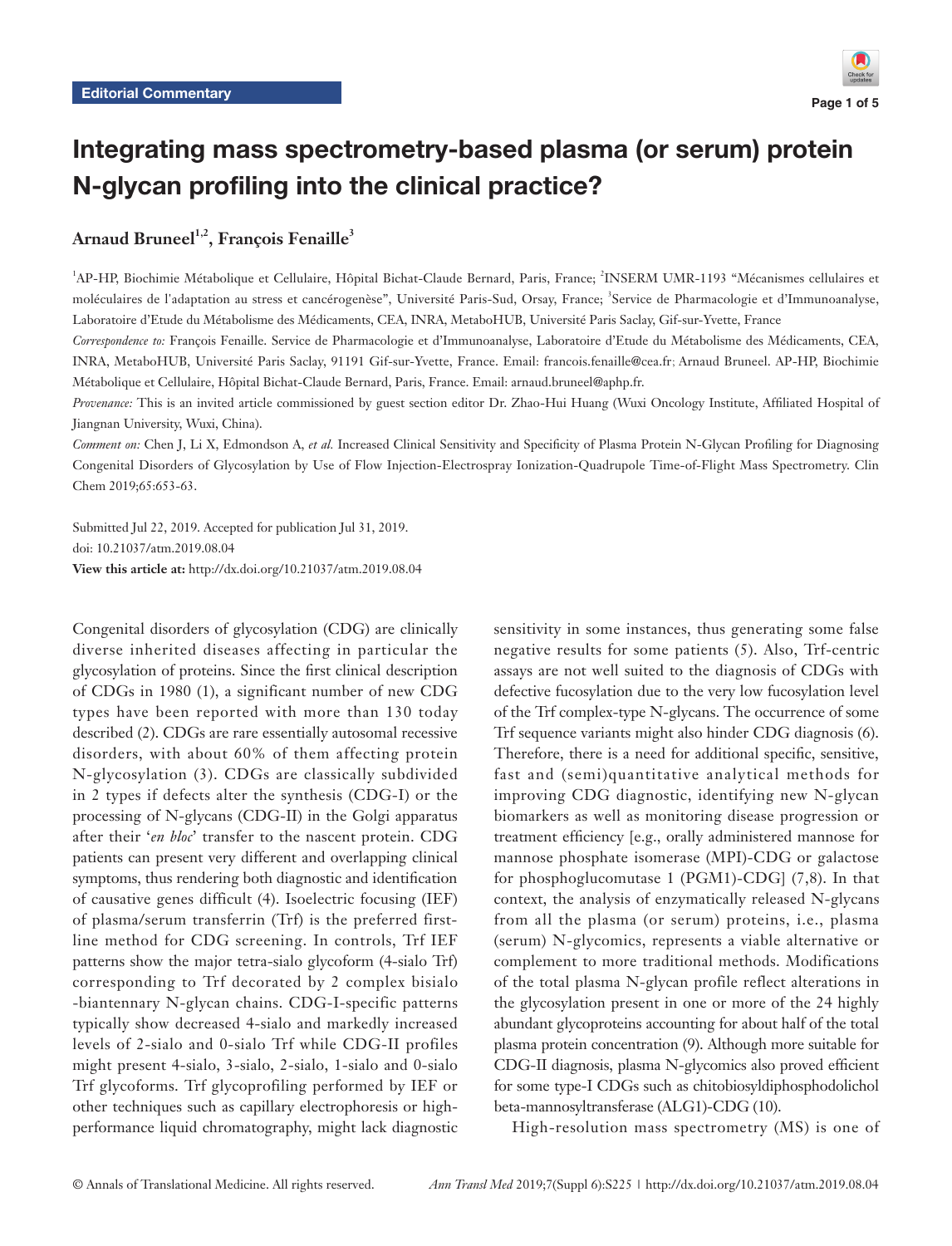the most powerful techniques available for the sensitive detection and characterization of N-glycans showing qualitative and/or quantitative abnormalities associated with CDGs. Thus, several MS-based plasma N-glycomics studies have been successfully conducted using either matrix-assisted laser desorption/ionization time-offlight mass spectrometry (MALDI-TOFMS) (11-14) or electrospray ionisation mass spectrometry (ESIMS) (15-17). Without any prior off-line or on-line fractionation step (e.g., using liquid chromatography), 40–60 distinct non-isomeric N-glycans can be routinely monitored depending on the conditions and samples considered. Chemical derivatization of enzymatically released N-glycans is often required for an improved detection sensitivity while several extraction/ purification steps are also needed to make the sample compatible with MS analysis. Thus, a limitation of such MSbased approaches is that they often require long turnaround time (up to 48 h in certain cases) due to the complex nature of the associated sample preparation, which can also be synonymous with high analytical variability (especially for low-abundant N-glycan structures). The adoption of MSbased N-glycomics by clinicians as first-line and routine technique for CDG screening would imply improve method robustness, ease-of-use and speed of execution. Reliable absolute quantification of specific N-glycan biomarker candidates remains largely underdeveloped but might represent a relevant long-term objective for defining potential cut-off values for the clinical practice (18). Indeed, differences of ionization efficiencies across glycan structures and the lack of availability of standard compounds make absolute quantification of N-glycans difficult to perform by MS. Published MS-based approaches are often limited to relative quantification, i.e., the MS signal of a considered N-glycan is expressed as a percentage of the total signal intensity of all the detected N-glycan structures.

The paper of Chen and colleagues recently published in *Clinical Chemistry* (19) describes a new MS-based approach for CDG diagnostic that addresses some of the issues above mentioned, in particular regarding method throughput and robustness. N-glycans were enzymatically released from plasmatic glycoproteins upon a 5-min incubation following surfactant-aided protein denaturation. Resulting glycosylamines were labeled within another 5 min with a quinolone fluorophore, named RFMS or RapiFluor-MS (name under which it is marketed), also incorporating a tertiary amine side chain which significantly enhances detection sensitivity in the positive ESI mode (20). After being extracted by hydrophilic interaction chromatography (HILIC), derivatized N-glycans were then directly analyzed by flow injection-ESIMS using a high-resolution quadrupole-time-of-flight instrument (QTOF). The process of going from glycoprotein to extracted, labeled N-glycans was accomplished in less than 60 min, while MS acquisition would require a few additional minutes. Thus the plasma N-glycomics method implemented by Chen *et al.* is characterized by one of the fastest (if not the fastest) time-to-result (19). In addition, their protocol also makes use of a stable isotope-labeled sialylated glycopeptide as an internal standard for sample normalization purposes and for the (semi)quantification of N-glycans. Under these conditions, about 45 N-glycan structures were detected in human plasma while their detection proved linear over 2 orders of magnitude when assayed using a serial dilution of a plasma sample from an alpha-1,3-mannosyltransferase (ALG3)-CDG patient. In parallel, purified human Trf was used to generate calibration curves for the tentative (semi)quantification of some 28 N-glycans. Since the concentration of only the most abundant biantennary bisialylated Trf N-glycan was known, this was the sole N-glycan quantified in human plasma. The other 27 N-glycans were only semiquantified, some of them suffering from strong ionization suppression effects precluding their reliable quantification. Chen *et al.* then demonstrated the reproducibility of their approach for measuring relative abundances of all N-glycans, with coefficients of variation <15%. N-glycans also proved stable in both plasma and serum samples stored at room temperature for up to 48 h. Thus, the implemented and validated plasma N-glycomics approach demonstrated fast turnaround time and high robustness, which are prerequisites for clinical diagnosis of CDGs. A set of plasma samples from 19 CDG-I and CDG-II patients was used to biologically evaluate the relevance of the assay.

On the basis of a previous study from the same team (21), authors focused on small ('Man0', 'Man1' and 'Tetra') and polymannose linear and branched circulating N-linked glycans ('Man2' to 'Man9') as clinical sensitive biomarkers for screening CDG subtypes. By very accurately detecting and by semi-quantifying these low abundance (and stable) saccharides, they were able to differentiate 6 phosphomannomutase 2 (PMM2)-CDGs from 6 other CDG-I patients sharing abnormal but undistinguishable Trf patterns. In this non-PMM2-CDG group (n=6), they found consistent features relatively to enzymatic defects of ALG1-CDG (n=1), ALG3-CDG (n=1) and alpha-1,2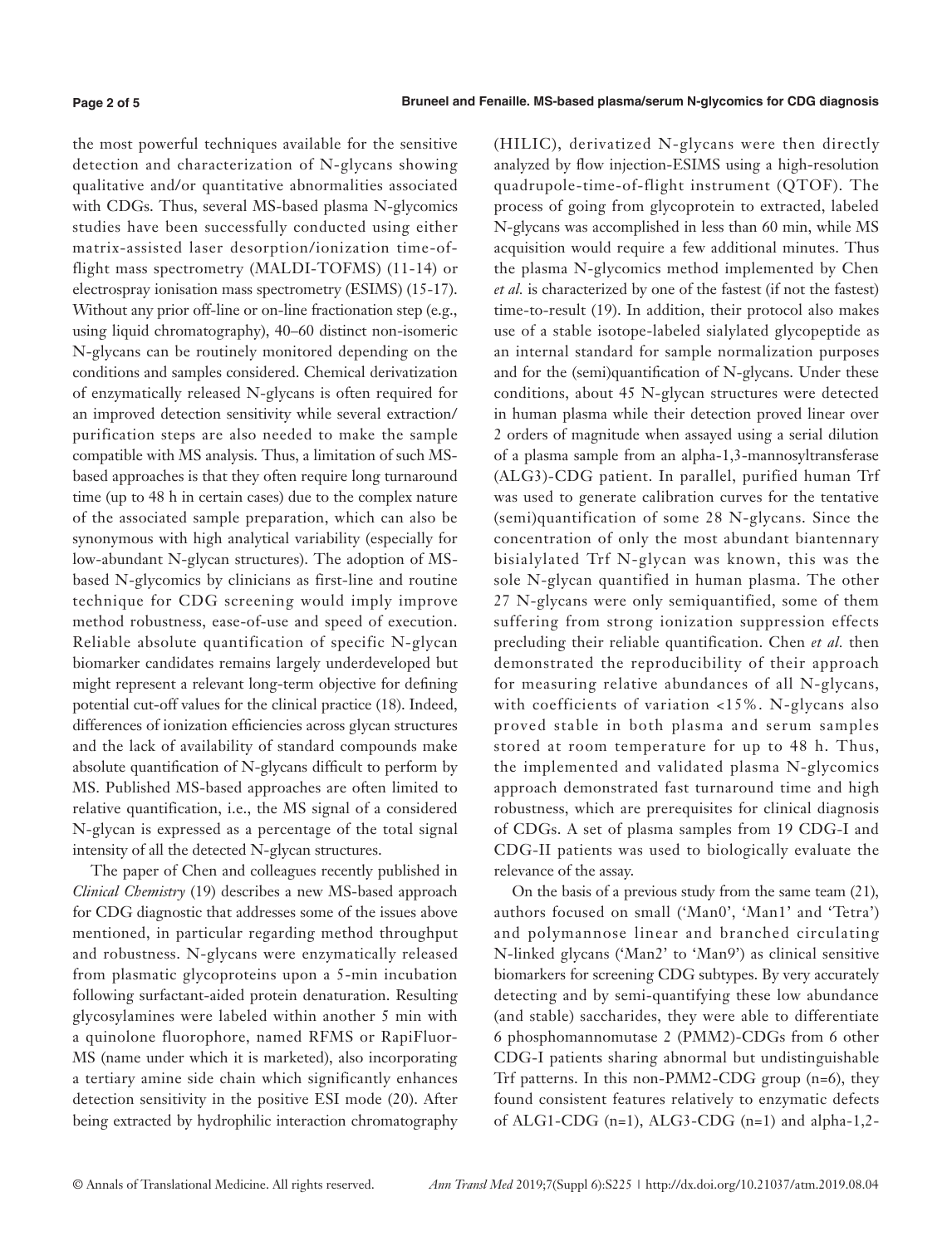mannosyltransferase (ALG9)-CDG (n=1) patients. For the 3 remaining CDG-I patients with defects in subunits of the translocon protein complex [oligosaccharyltransferase complex catalytic subunit B (STT3B)-CDG, dolichyldiphosphooligosaccharide—protein glycosyltransferase non-catalytic subunit (DDOST)-CDG, signal sequence receptor subunit 4 (SSR4)-CDG], they measured similar polymannose N-glycan quantitative differences, thus potentially interesting for diagnosis purposes.

Concerning CDG-II patients, one PGM1-CDG patient exhibiting abnormal but unclear Trf profile, was orally treated by D-galactose supplementation during a 3-month period. His N-glycan profile improved although not fully normalized, with some specific N-glycan abundances evolving in a dose-dependent manner. In 3 solute carrier family 35 member A2 (SLC35A2)-CDG patients, N-glycan profiles overall appeared abnormal with increased levels of monogalactosylated or agalactosylated N-glycans, whereas 2/3 cases had normal Trf profiles. Last, samples from patients with genetic deficiencies in carbamoylphosphate synthetase 2, aspartate transcarbamylase, and dihydroorotase (CAD; n=1) and archain 1 (ARCN1; n=2), were analyzed upon the hypothesis of likely, but not yet characterized, serum N-glycans defects. As expected, discrete but potentially diagnostic quantitative N-glycan abnormalities were highlighted using the implemented MSbased assay.

From the clinical biochemist's point of view, this fast and semi-quantitative MS-based ESI-QTOF technique appears promising since it clearly demonstrates high sensitivity and specificity levels allowing the detection of potential new N-glycan biomarkers of CDGs. Of major interest, potential N-glycan signatures are proposed for the more frequent CDG, i.e., PMM2-CDG, which could greatly accelerate and simplify its screening and diagnosis. Nevertheless, in the presence of a 'borderline' adult case, these results related to only 6 PMM2-CDG patients should still be considered as preliminary and need further validation. For SLC35A2- CDG, i.e., genetic defect in the uridine diphosphate (UDP)-galactose transporter, reported results are also promising since this potentially galactose treatable CDG is frequently missed using classical Trf analysis. Indeed, Ng *et al.* recently reported normal Trf pattern in 65% of patients from a large cohort (22). In view of these results, it would be very interesting to apply this method to other 'tricky' and potentially treatable CDGs notably including those affecting the sialic acid/N-acetylglucosamine pathways such as UDP-N-acetyl-glucosamine-2-epimerase/N-acetylmannosamine

kinase (GNE) myopathy, N-acetylneuraminate synthase (NANS)-CDG or phosphoglucomutase 3 (PGM3)- CDG (23). Indeed, in GNE myopathy, the lack of specific biomarkers to monitor disease progression and response to sialic acid treatment has been highlighted as a critical point contributing, among others, to the recent failure of a phase 3 clinical trial (24). Application of this sensitive and semiquantitative N-glycomics approach to MAN1B1-CDG could be interesting since this relatively frequent CDG was associated to very discrete or even absent abnormalities when using classical serum N-glycans profiling after peptide-N-glycosidase F (PNGase F) enzymatic release (13).

In the field of CDG therapy monitoring, proposed N-glycan levels/ratios related to one PGM1-CDG patient under galactose are also promising and have to be firmly validated on additional samples. Furthermore, it would be of great interest to compare their performances against those of 'glycan-indexes' recently reported by Abu Bakar *et al.* (25) deduced from MS-based Trf glycoprofiling and plasma N-glycomics. Also, the presented method could be usefully applied to MPI-CDG patients under oral mannose therapy for which Trf IEF has been shown to be poorly informative regarding to treatment response (7).

Overall, the method described by Chen *et al.* paves the way to the integration of N-glycomics approaches in the clinical practice for diagnosis of glycosylation disorders. In the context of CDGs that are very rare metabolic disorders, the economic impact relative to the routine use of such commercial 'Rapifluor-MS™ N-Glycan kit' (Waters, Milford, MA) still needs to be evaluated. Similarly to previously reported MS-based plasma N-glycomics approaches, the present method can still benefit from methodological improvements regarding absolute quantification as well as regarding the separation of isomeric N-glycan biomarkers that might exhibit distinct diagnostic characteristics.

#### Acknowledgments

*Funding:* This work was supported by grant ANR-15RAR3-0004-06 under the frame of E-RARE-3, the ERA-Net for Research on Rare Diseases. This work was also supported by the Commissariat à l'Energie Atomique et aux Energies Alternatives and the MetaboHUB infrastructure (ANR-11-INBS-0010 grant).

#### **Footnote**

*Conflicts of Interest:* The authors have no conflicts of interest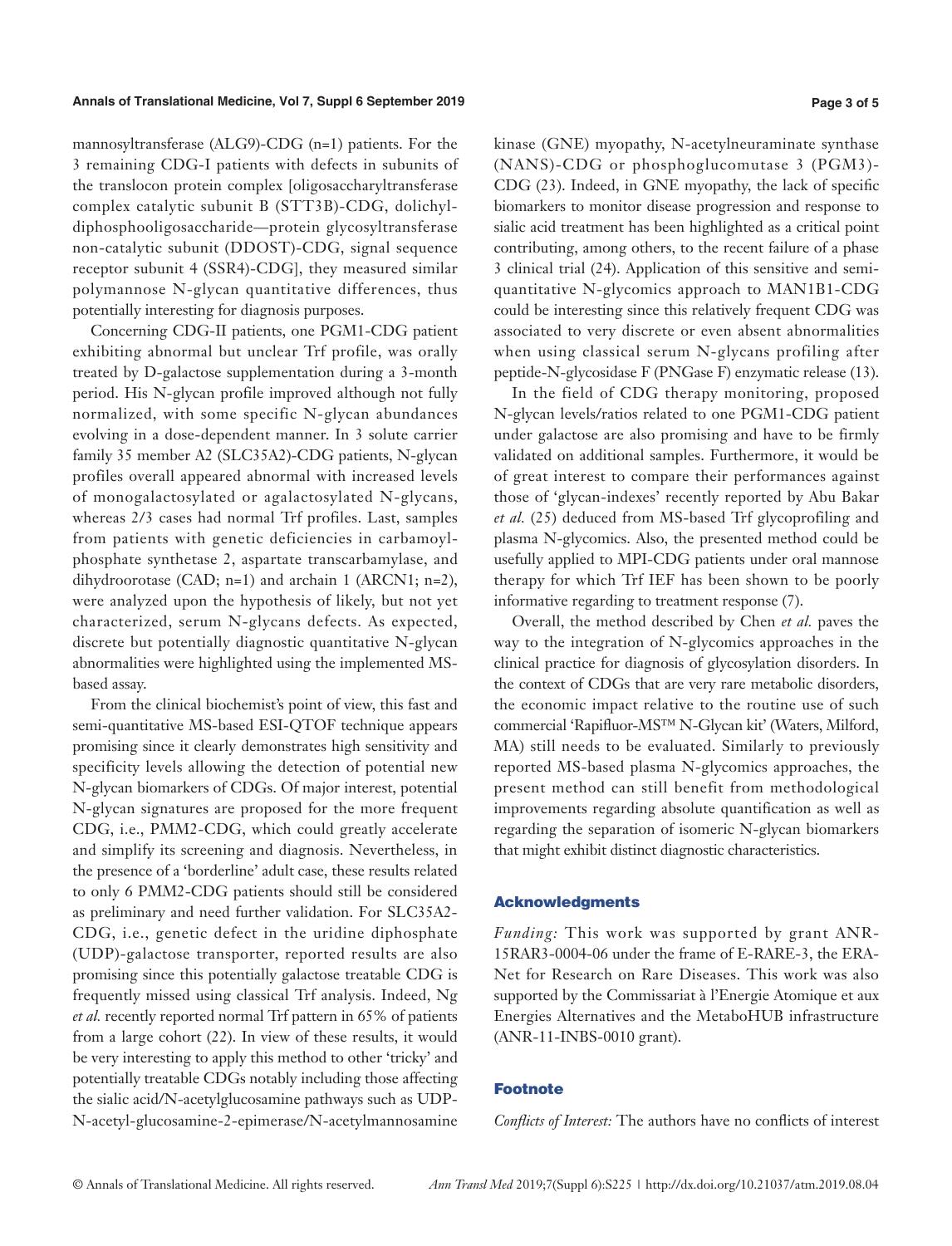#### **Bruneel and Fenaille. MS-based plasma/serum N-glycomics for CDG diagnosis**

### **Page 4 of 5**

to declare.

*Ethical Statement:* The authors are accountable for all aspects of the work in ensuring that questions related to the accuracy or integrity of any part of the work are appropriately investigated and resolved.

## **References**

- 1. Jaeken J, Vanderschueren-Lodeweyckx M, Casaer P, et al. Familial psychomotor retardation with markedly fluctuating serum prolactin, FSH and GH levels, partial TBG-deficiency, increased serum arylsulphatase A and increased CSF protein: a new syndrome? Pediatr Res 1980;14:179.
- 2. Péanne R, de Lonlay P, Foulquier F, et al. Congenital disorders of glycosylation (CDG): Quo vadis? Eur J Med Genet 2018;61:643-63.
- 3. Ng BG, Freeze HH. Perspectives on Glycosylation and Its Congenital Disorders. Trends Genet 2018;34:466-76.
- 4. Francisco R, Marques-da-Silva D, Brasil S, et al. The challenge of CDG diagnosis. Mol Genet Metab 2019;126:1-5.
- 5. Casado M, O'Callaghan MM, Montero R, et al. Mild clinical and biochemical phenotype in two patients with PMM2-CDG (congenital disorder of glycosylation Ia). Cerebellum 2012;11:557-63.
- 6. Zühlsdorf A, Park JH, Wada Y, et al. Transferrin variants: pitfalls in the diagnostics of Congenital disorders of glycosylation. Clin Biochem 2015;48:11-3.
- 7. de Lonlay P, Seta N. The clinical spectrum of phosphomannose isomerase deficiency, with an evaluation of mannose treatment for CDG-Ib. Biochim Biophys Acta 2009;1792:841-3.
- 8. Wong SY, Gadomski T, van Scherpenzeel M, et al. Oral D-galactose supplementation in PGM1-CDG. Genet Med 2017;19:1226-35.
- 9. Clerc F, Reiding KR, Jansen BC, et al. Human plasma protein N-glycosylation. Glycoconj J 2016;33:309-43.
- 10. Abu Bakar N, Lefeber DJ, van Scherpenzeel M. Clinical glycomics for the diagnosis of congenital disorders of glycosylation. J Inherit Metab Dis 2018;41:499-513.
- 11. Guillard M, Morava E, van Delft FL, et al. Plasma N-glycan profiling by mass spectrometry for congenital disorders of glycosylation type II. Clin Chem 2011;57:593-602.
- 12. Reiding KR, Ruhaak LR, Uh HW, et al. Human Plasma N-glycosylation as Analyzed by Matrix-Assisted Laser

Desorption/Ionization-Fourier Transform Ion Cyclotron Resonance-MS Associates with Markers of Inflammation and Metabolic Health. Mol Cell Proteomics 2017;16:228-42.

- 13. Duvet S, Mouajjah D, Péanne R, et al. Use of Endoglycosidase H as a diagnostic tool for MAN1B1- CDG patients. Electrophoresis 2018;39:3133-41.
- 14. Bruneel A, Cholet S, Drouin-Garraud V, et al. Complementarity of electrophoretic, mass spectrometric, and gene sequencing techniques for the diagnosis and characterization of congenital disorders of glycosylation. Electrophoresis 2018;39:3123-32.
- 15. Stumpo KA, Reinhold VN. The N-glycome of human plasma. J Proteome Res 2010;9:4823-30.
- 16. Zhou S, Veillon L, Dong X, et al. Direct comparison of derivatization strategies for LC-MS/MS analysis of N-glycans. The Analyst 2017;142:4446-55.
- 17. Barbosa EA, Fontes NDC, Santos SCL, et al. Relative quantification of plasma N-glycans in type II congenital disorder of glycosylation patients by mass spectrometry. Clin Chim Acta 2019;492:102-13.
- 18. Etxebarria J, Reichardt NC. Methods for the absolute quantification of N-glycan biomarkers. Biochim Biophys Acta 2016;1860:1676-87.
- 19. Chen J, Li X, Edmondson A, et al. Increased Clinical Sensitivity and Specificity of Plasma Protein N-Glycan Profiling for Diagnosing Congenital Disorders of Glycosylation by Use of Flow Injection-Electrospray Ionization-Quadrupole Time-of-Flight Mass Spectrometry. Clin Chem 2019;65:653-63.
- 20. Lauber MA, Yu YQ, Brousmiche DW, et al. Rapid Preparation of Released N-Glycans for HILIC Analysis Using a Labeling Reagent that Facilitates Sensitive Fluorescence and ESI-MS Detection. Anal Chem 2015;87:5401-9.
- 21. Zhang W, James PM, Ng BG, et al. A Novel N-Tetrasaccharide in Patients with Congenital Disorders of Glycosylation, Including Asparagine-Linked Glycosylation Protein 1, Phosphomannomutase 2, and Mannose Phosphate Isomerase Deficiencies. Clin Chem 2016;62:208-17.
- 22. Ng BG, Sosicka P, Agadi S, et al. SLC35A2-CDG: Functional characterization, expanded molecular, clinical, and biochemical phenotypes of 30 unreported Individuals. Hum Mutat 2019;40:908-25.
- 23. Willems AP, van Engelen BGM, Lefeber DJ. Genetic defects in the hexosamine and sialic acid biosynthesis pathway. Biochim Biophys Acta 2016;1860:1640-54.
- 24. Lochmüller H, Behin A, Caraco Y, et al. A phase 3